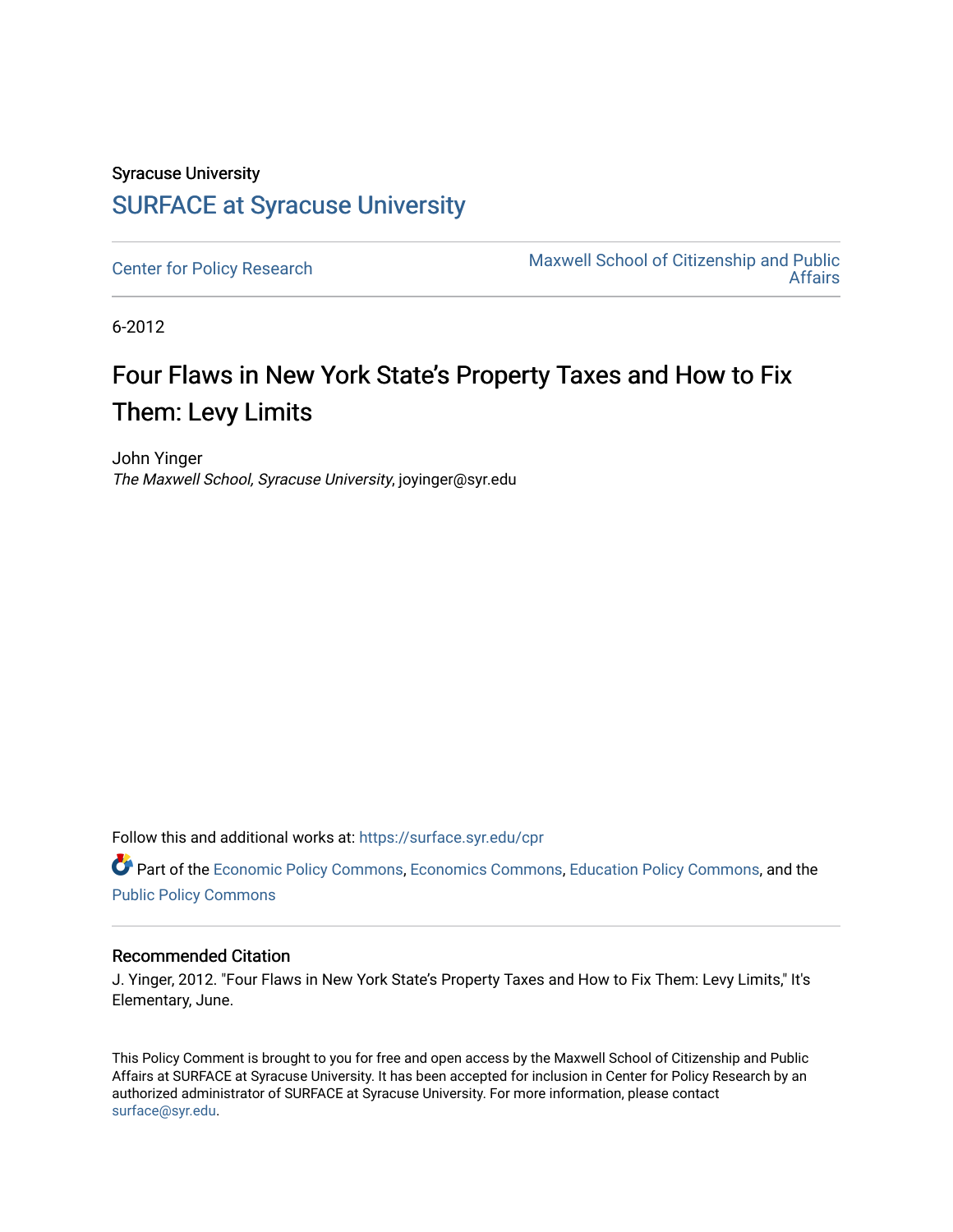It's Elementary

A Monthly Column by EFAP Director John Yinger June 2012

### **Four Flaws in New York State's Property Taxes and How to Fix Them: Levy Limits**

This is the second of four columns on property taxes in New York State. This column explores the levy limits imposed on local governments, including school districts, starting in 2012. In my judgment, these limits constitute another major structural flaw in New York's property tax.

On the surface, the new levy limit in New York limits the increase in any local government's property tax levy to 2 percent per year. In practice, it is not really a 2 percent limit because it has adjustments for new property, capital spending, PILOTs, torts and a few other things.<sup>1</sup> For example, these adjustments require the Oswego city schools to lower their tax levy by 49.2 percent in 2012 because they are receiving a \$24 million PILOT payment from the Constellation Energy Nuclear Group for Nine Mile Point Units 1 and 2. In contrast, West Hill and North Syracuse are allowed to raise their levies by more than 4 percent because they are each making their first bond payments on capital projects. $<sup>2</sup>$ </sup>

All these adjustments clearly undermine the transparency of the levy limits, but they seem reasonable to me. One can only hope that explanations for deviations from the 2 percent limit will be adequately explained to voters by New York State and by the affected jurisdictions.

The main problem with this limit is that it is profoundly unfair. Because the limit is expressed as a percentage of the property tax levy, rich districts that can raise extensive revenue at a given tax rate are not nearly as constrained as poor districts that levy the same rate. Consider two districts with a 2 percent effective property tax rate. The first district is a rich one with property values equal to \$1,000,000 per pupil. This may sound high, but Fire Island has property values of \$80,000,000 per pupil! The second district is a poor one with property values equal to \$135,000 per pupil, which is about level in the city of Utica. The rich district raises \$20,000 per

<sup>1</sup> For all the details, see New York State Department of Taxation and Finance, "The Property Tax Cap: Guidelines for Implementation," Publication 1000, October 2011. Available at: [http://www.tax.ny.gov/pdf/publications/orpts/capguidelines.pdf.](http://www.tax.ny.gov/pdf/publications/orpts/capguidelines.pdf) See also New York State Office of the Comptroller, "School District Tax Levy Limits," April 2012. Available at: <http://www.osc.state.ny.us/localgov/pubs/research/snapshot/schooltaxlevylimits.pdf>.

 $\overline{a}$ 

 $2$  These examples are taken from Elizabeth Doran, "Central New York Schools Wrestle with State's Tax Levy Formula," *Syracuse Post-Standard*, April 1, 2012. Despite the date, they are not a joke!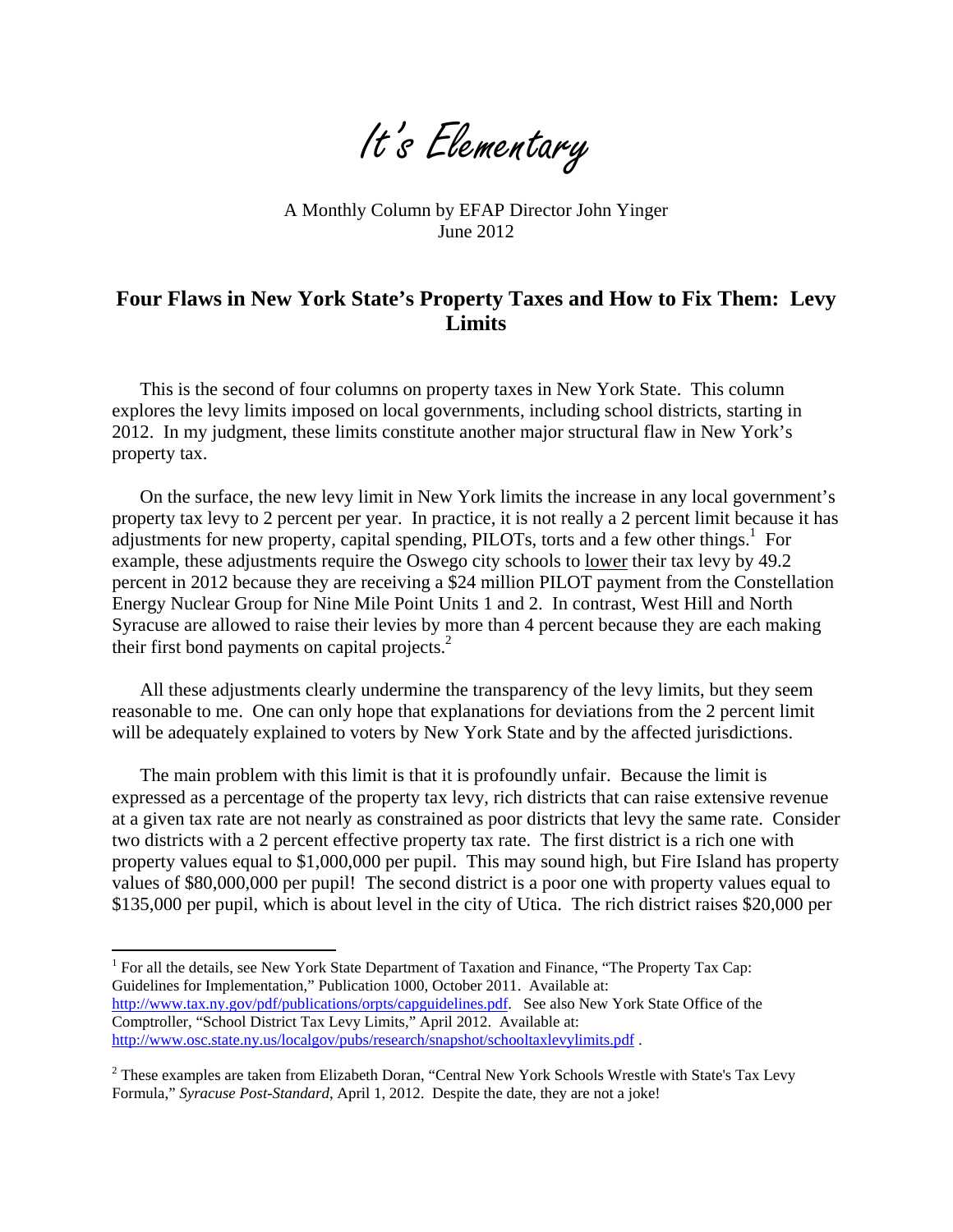pupil and its next budget can increase this levy by 2 percent of this amount or \$400. The poor district raises \$2,700 per pupil at this tax rate and can increase its levy by only \$54.

What sense does this make? After all, poor districts generally have to raise more money per pupil to have the same impact on student performance as a rich district. Previous columns have explored this type of cost difference in detail.<sup>3</sup> Suffice it to say that these cost differences across districts, which are well known and well documented, are completely ignored in the levy-limit legislations.

In addition, districts that are inefficient and raise more revenue than they need to provide high-quality services are rewarded with a weaker constraint than the one imposed on other districts that have been providing the same service level more efficiently.

When paired with the state education aid system, the new levy limit acts as a kind of bait and switch policy. Scholars have found that \$1.00 of state education aid leads to an increase in spending on education, but this increase is less than \$1.00, perhaps 50 or 60 cents.<sup>4</sup> As a result, school districts that receive a large amount of state aid, most of which are high-poverty school districts, do not have as large a tax levy as low-poverty school districts. Indeed, this is one objective of the state aid program. When a limit on the levy increase is imposed on top of this system, it penalizes the high-poverty districts; because their levy is lower, their allowable levy increase is lower in dollar terms.

Moreover, the levy limit can be exceeded with the support of 60 percent of voters. Research from other states indicates that high-income jurisdictions, which have a relatively high demand for public services, are more likely to vote for an override of this type than are low-income jurisdictions.<sup>5</sup> Thus, the inequities produced by this levy limit are very likely to grow over time.

In May 2012, about 7 percent of New York's school districts presented budgets that required an override, and about 60 percent of these budgets passed. No information is yet available on the income of these districts, and we will have to wait and see whether the override votes lead to more inequality in New York.

The impressive state education aid reforms passed in 2007 include estimates of the spending required in each district to achieve the state's student performance standards. These "required spending" estimates account, among other things, for the high cost of educating disadvantaged students. The best way to reform the levy limit for schools would be to express it as a percentage of this required spending instead of as a percentage of the district's current levy. This approach would ensure that the levy limit is fair across districts with different wealth and is based on factors outside the district's control. Rich districts and inefficient districts would no longer receive favorable treatment.

<u>.</u>

 $3$  See, for example, the columns for January 2005, January 2008, and April 2008.

<sup>4</sup> See, for example, Fisher, R.C. and Papke, L.E., "Local Government Response to Education Grants," *National Tax Journal* 53 (March 2000), pp. 153-168.

<sup>&</sup>lt;sup>5</sup> See, for example, Bradbury, K. L., "Can Local Governments Give Citizens What They Want? Referendum Outcomes in Massachusetts," *New England Economic Review*, May/June 1991, pp. 3-22.